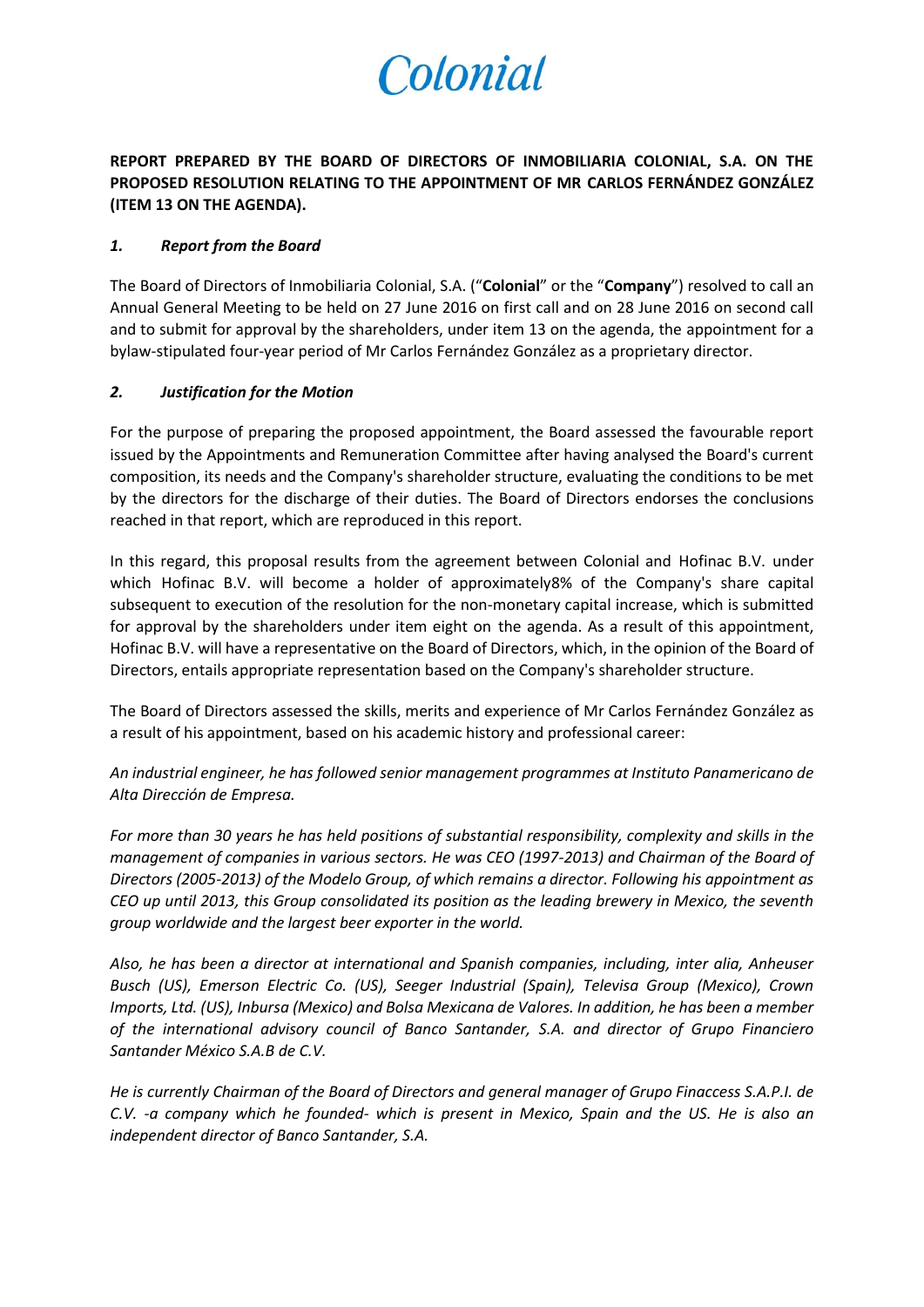

Mr Carlos Fernández González's professional career, described in the foregoing paragraphs, shows that he has extensive knowledge of and experience at Spanish and international level so as to join the Board of Directors.

Therefore, the Board of Directors considers that Mr Carlos Fernández González is a person who has a track record of professional and business repute, leaves no doubt as to his ability to perform a sound and prudent management of the Company and brings the experience and merits required so as to propose to the shareholders at the Company's Annual General Meeting his appointment as a member of Colonial's Board of Directors, with the category of proprietary director for the bylaw-stipulated fouryear period.